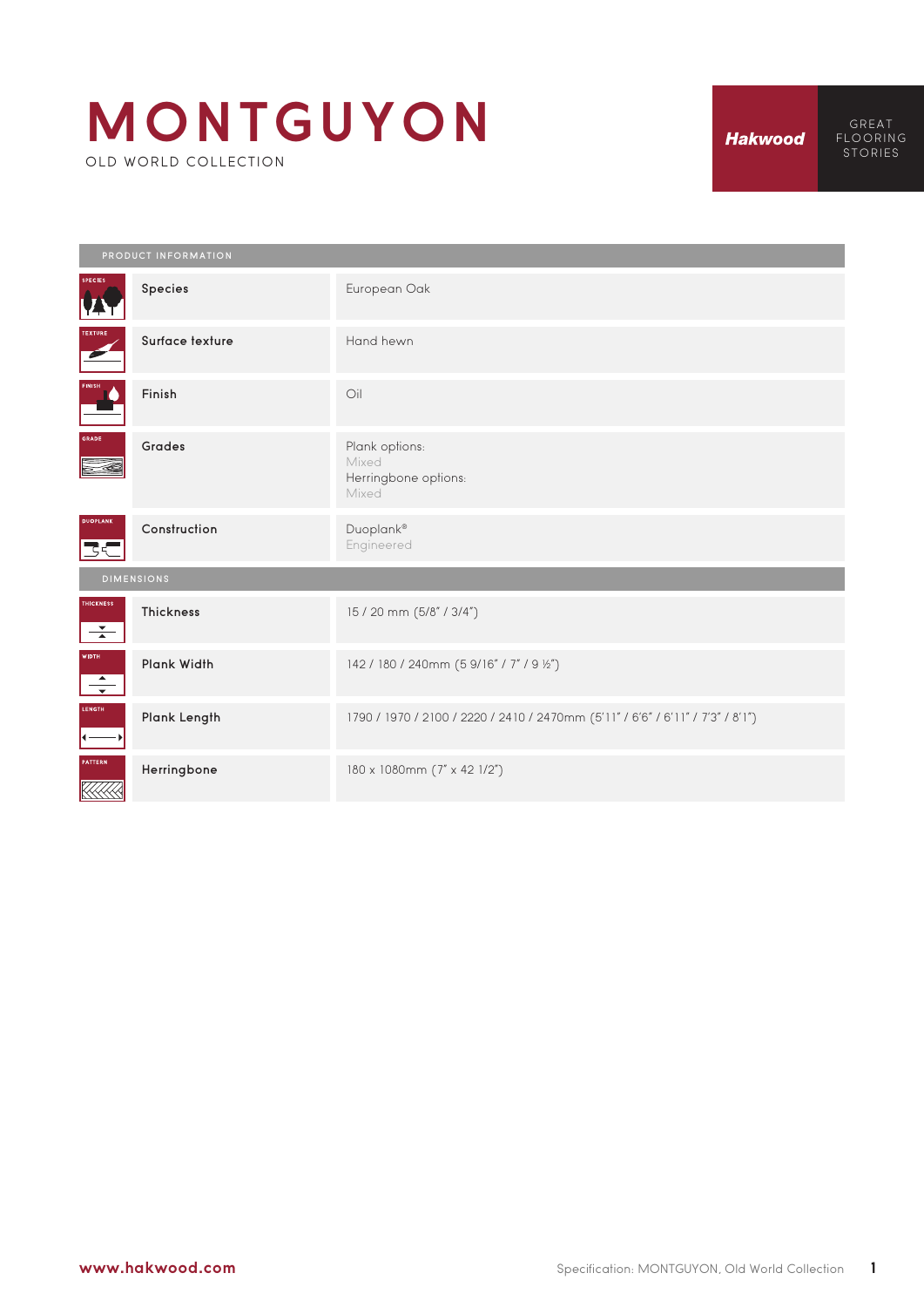| SUSTAINABILITY            |                                                                                                              | <b>TEST METHOD</b>                                                   | MINIMUM REQUIREMENT                                                  | PERFORMANCE                       |
|---------------------------|--------------------------------------------------------------------------------------------------------------|----------------------------------------------------------------------|----------------------------------------------------------------------|-----------------------------------|
|                           | FSC certified (Mix)<br>available on request                                                                  |                                                                      | FSC <sup>®</sup> Certificate Code:<br>SCS-COC-000609                 | Meets requirement<br>upon request |
|                           | EUROPEAN STANDARD                                                                                            | TEST METHOD                                                          | MINIMUM REQUIREMENT                                                  | PERFORMANCE                       |
| C€                        | <b>CE</b><br>Conformité Européenne                                                                           | EN 14342                                                             | <b>CE Compliant</b>                                                  | Meets requirement                 |
| LOW EMITTING MATERIALS    |                                                                                                              | <b>TEST METHOD</b>                                                   | MINIMUM REQUIREMENT                                                  | PERFORMANCE                       |
| E1<br><b>НСНО</b>         | E1 certificate<br>European Formaldehyde label                                                                | EN 717-7                                                             | E1 Compliant & E2<br>Compliant                                       | Meets requirement                 |
| CON E AR RESOURCES FOR FO | <b>California Air Resources</b><br>Board (CARB)<br>Certificate for formaldehyde                              | <b>ASTM E1333</b>                                                    | <b>CARB Compliant</b>                                                | Meets requirement                 |
|                           | Émissions dans l'air intérieur<br>A+ label<br>France national Volatile<br>Organic Compound (VOC) A+<br>label | ISO 16000p 3,6,9                                                     | A+ / very low-emission                                               | Meets requirement                 |
|                           | AgBB<br>German label for low emissions                                                                       | ISO 16000                                                            | Meets requirement                                                    | Meets requirement                 |
|                           | CA 01350<br>California Section 01350 Test for<br><b>VOC Emissions</b>                                        | CA DPHS Standard<br>Practice Section 01350                           | CA01350 Compliant                                                    | Meets requirement                 |
|                           | SLIP RESISTANCE                                                                                              | <b>TEST METHOD</b>                                                   | MINIMUM REQUIREMENT                                                  | PERFORMANCE                       |
|                           | EN14342<br>Wood flooring - characteristics,<br>evaluation of conformity and<br>marking                       | <b>CEN/TS 15676</b><br>Determination of the anti-<br>skid properties | 57 USRV<br>Unpolished slip resistance<br>value                       | Meets requirement                 |
|                           |                                                                                                              | <b>DIN 51130</b>                                                     | R10 (range 10-19)                                                    | Meets requirement                 |
|                           |                                                                                                              | DIN 51097 / GUV-I 8527                                               | Class B                                                              | Meets requirement                 |
|                           |                                                                                                              | ASTM C1028-96                                                        | $0.62$ (Dry)<br>0.61 (Wet)<br>Static coefficient of friction         | Meets requirement                 |
|                           | <b>SOUND TEST</b>                                                                                            | <b>TEST METHOD</b>                                                   | MINIMUM REQUIREMENT                                                  | PERFORMANCE                       |
|                           | Impact sound reduction                                                                                       | EN 1533                                                              | 20 mm:14 dB $[\Delta L_{\mu}]$<br>15 mm: 16 dB $[\Delta L_{\omega}]$ | Meets requirement                 |